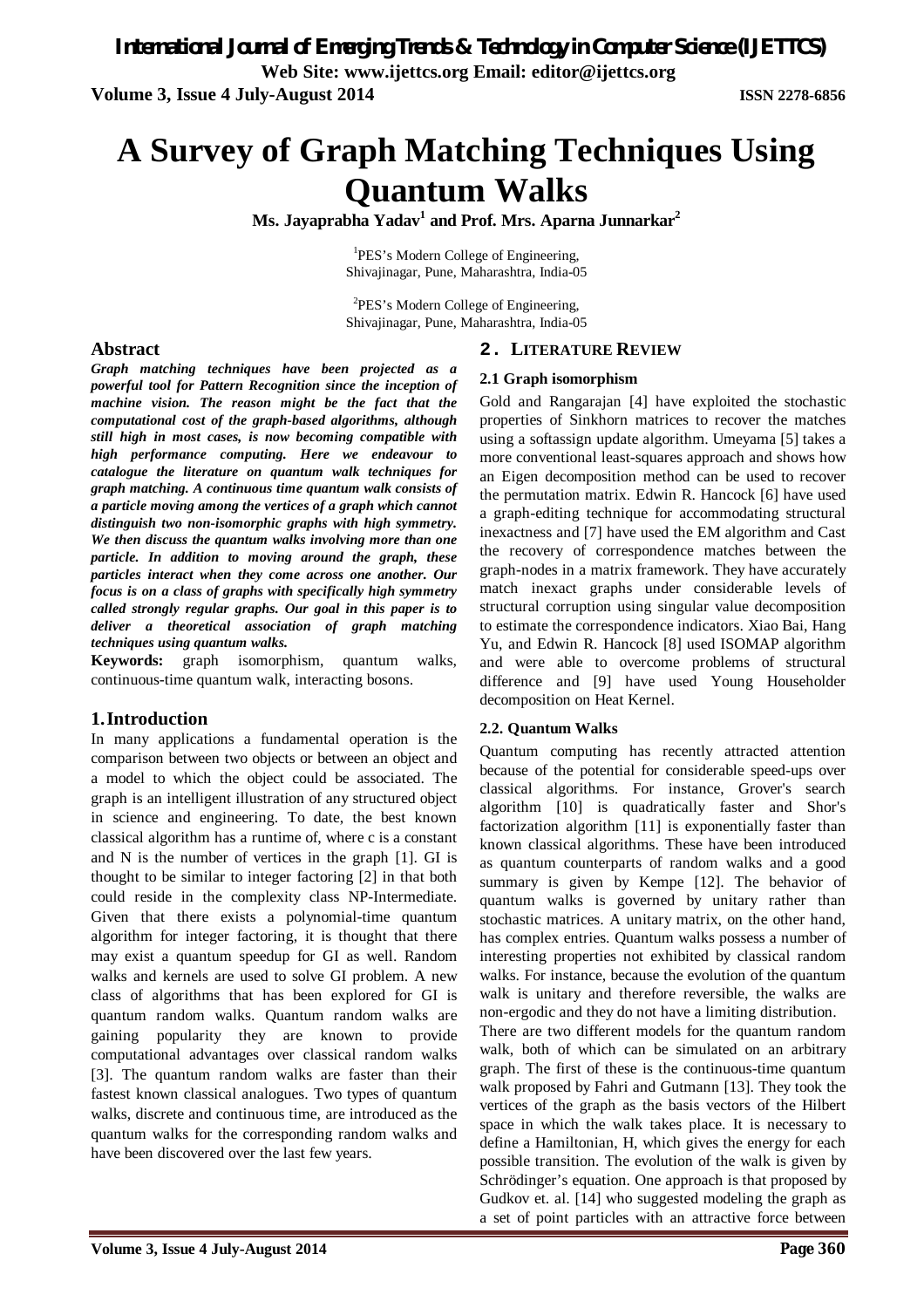# *International Journal of Emerging Trends & Technology in Computer Science (IJETTCS)* **Web Site: www.ijettcs.org Email: editor@ijettcs.org Volume 3, Issue 4 July-August 2014 ISSN 2278-6856**

adjacent vertices. The quantum walk system is evolved from a set initial state and the set of ordered separation distances calculated. This system solves the graph isomorphism problem. However, Shiau [15] show that it doesn't fail to distinguish between any pair of strongly regular graphs with the same set of parameters. They build on Gudkov et al's approach using the ideas of Rudolph [16] to construct graph invariants in a similar way, but based on the random walks generated by two particles on the graphs obeying Fermi statistics. An exponential speed-up for the hitting time was also observed by Kempe [12] for the discrete-time quantum walk. The quantum version of the discrete-time quantum walk on an arbitrary graph was formalized by Aharonov [18]. Kempe considered the walk on the n-dimensional hypercube and was able to show that the hitting time from one vertex to the one opposite is polynomial in n [17]. By making use of the exponentially faster hitting times that are observed for continuous-time quantum walks on graphs [19][20].

## **2.3. Single-particle Quantum Walks**

Rudolph mapped the GI problem onto a system of interacting qubits [16]. One atom was used per vertex, and atoms i and j interacted if vertices i and j were connected by edges. He showed that graphs with same adjacency matrices may be non-isomorphic graphs because of the induced adjacency matrices describing transitions between three-particle states have different eigenvalues. Shiau et al. proved that the simplest classical algorithm fails to distinguish some pairs of nonisomorphic graphs [15] and also proved that continuoustime one-particle QRWs cannot distinguish some nonisomorphic graphs. Douglas and Wang modified a singleparticle QRW by adding phase inhomogeneities, altering the evolution as the particle walked through the graph [21]. Most recently, Emms et al. used QRWs to build potential graph invariants [22]. Through numerical spectral analysis, they found that graph invariants could be used to distinguish many types of graphs by breaking the eigenvalue degeneracies of many families of graphs.

#### **2.4. Two-particle Quantum Walks**

In addition to studying single-particle QRWs, Shiau et al. [15] studied two- particle ORWs and presented proof that interacting Bosons can distinguish non-isomorphic pairs that single- particle walks cannot. There, it was also found numerically that two-Boson QRWs with noninteracting particles do not distinguish some nonisomorphic pairs of graphs. Berry and Wang [23] have compared the discrete time quantum walks and continuous time quantum walks. Their results indicate that discrete-time quantum random walks may have greater ability to distinguish non-isomorphic strongly regular graphs than continuous-time quantum random walks. M. A. Jafarizadeh [25] developed the quantum algorithms for distinguishing some non-isomorphic pairs of SRGs, by using the elements of blocks of adjacency matrices in the stratification basis. J. K. Gamble [24] proved that quantum walks of two non-interacting particles, Fermions or Bosons, cannot distinguish certain pairs of non-isomorphic SRGs. They have demonstrated numerically that two interacting Bosons are more powerful than single particles and two non-interacting particles, in that quantum walks of interacting bosons distinguish all non-isomorphic pairs of SRGs with up to 64 vertices. By performing a short-time expansion of the evolution operator, they derived distinguishing operators that provide analytic insight into the power of the interacting two-particle quantum walk.

# **3.BACKGROUND**

#### **3.1 Quantum walks on graphs**

A graph  $G = (V, E)$  is a set vertices V and edges E. The vertices are usually labeled by integer indices, and the edges are unordered pairs of vertices. Two graphs are isomorphic if they can be made identical by relabeling their vertices. Graphs are conveniently expressed algebraically as adjacency matrices. The spectrum of a graph is the eigenvalue spectrum of its adjacency matrix. If we restrict ourselves to single-particle states, we find matrix elements

$$
\langle i|H|j\rangle = -A_{ij} \tag{1}
$$

Hence, we can easily identify the a single-particle Hamiltonian

$$
H_{1P} = -A \tag{2}
$$

## **3.2 Single-particle Quantum walks on graphs**

D. Emms [22] has proposed a model with auxiliary graph fig. [1] where,  $G=(V_G, E_G)$  and  $H=(V_H, E_H)$  then  $\Gamma(G,H)=(V_{\Gamma},E_{\Gamma})$  and the vertex and edge sets can be decomposed such that  $V_F = V_G \cup V_H \cup V_A$  and,  $\varepsilon_F = \varepsilon_G G \cup \varepsilon_H \cup$ 

Where

$$
A = \{v_{gi,hj} | g_i \in G, h_j \in H\}
$$
  
and

 $A = \{g_i, v_{gi,hj}, h_j, v_{gi,hj} | g_i \in G, h_j \in H\}$ 

The auxiliary vertices,  $A$ , serve to connect the two graphs and act as sites on which the interference takes place.



**Figure 1:** The auxiliary graph. [22].

The state of the quantum walk on  $\Gamma$  at time t is given by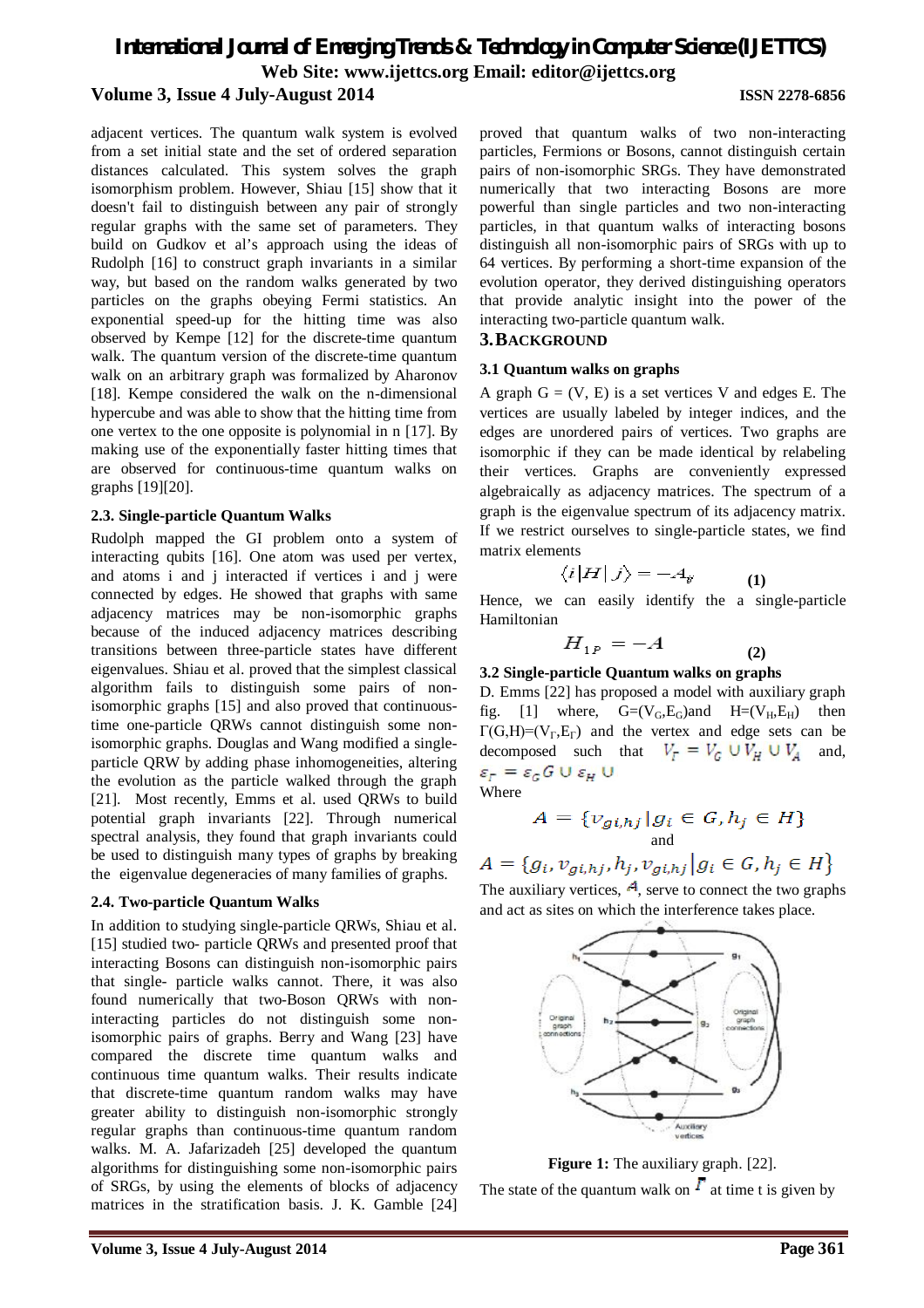# *International Journal of Emerging Trends & Technology in Computer Science (IJETTCS)* **Web Site: www.ijettcs.org Email: editor@ijettcs.org**

(4)

**Volume 3, Issue 4 July-August 2014 ISSN 2278-6856**

$$
|\Psi\rangle = \sum_{\text{upper}} \alpha_{\text{u}}(t) | \text{u} \rangle \tag{3}
$$

The starting state has amplitudes

$$
\alpha_u(0) = \begin{cases} \frac{d(u)}{C} & \text{if } u \in G \\ \frac{-d(u)}{C} & \text{if } u \in H \\ 0 & \text{otherwise} \end{cases}
$$

where

$$
C = \sum_{u \in V_c \cup V_H} d(u)^2 \tag{5}
$$

is the normalization constant. The starting state for the walk on  $\Gamma$  is

$$
\left| \Psi_0 \right\rangle = \frac{1}{C} (\sum_{\nu \in V_G} u \rangle - \sum_{\nu \in V_H} v \rangle)
$$
\n(6)

and

$$
|\Psi_t\rangle = e^{-i\Omega t} |\Psi_0\rangle \tag{7}
$$

where L=D-A is the Laplacian matrix, A is the adjacency matrix and D is the diagonal degree matrix. We can use eigendecomposition of the Laplacian  $L = \phi^T A \phi$ , where  $\Lambda$  is the diagonal matrix with the ordered eigenvalues as elements and  $\Phi$  is the eigenvector matrix with the respective ordered eigenvectors as columns.

$$
\exp[-i\Delta t] = \Phi^T \exp[-i\Lambda t] \Phi \tag{8}
$$

Thus interference amplitude at vertex can be calculated as

$$
\alpha_{u}(t) = \Phi^{T} \exp[-i\Lambda t] \Phi | \Psi_{0} \rangle \qquad (9)
$$

A set of interference amplitudes, with respect to the set of possible vertex-vertex assignments, can be used to check graph matching. For strongly regular graphs, Gamble [24] has given that the graphs can be identified by their class or family with parameters  $(N, k, \lambda, \mu)$ , each of which graph might be non-isomorphic. Here N is no. of vertices, k is the degree of each vertex,  $\lambda$  is the no. of common neighbors of adjacent vertices, and μ is the no. of common neighbors of non-adjacent vertices. The adjacency matrix of any SRG satisfies the useful relation [26]

$$
A^2 = (k - \mu)I + \mu I + (\lambda - \mu)A \tag{10}
$$

where I is the identity and J is the matrix of all 1s We can write

$$
A_{n} = \alpha_{n} I + \beta_{n} J + \gamma_{n} A \tag{11}
$$

where  $\alpha$ ,  $\beta$  and  $\gamma$  are functions only of the family parameters. That is, all SRGs of the same family have the same coefficients.

#### **3.3 Two-particle walks on graphs**

Gamble [24] has developed a procedure for each pair of graphs in each family of SRG. It starts with complex evolution matrix $U_A$ . Then the magnitude of each element is considered and all elements are sorted in a list  $X_A$  as real values. Such lists for both the matrices are compared.

$$
\Delta = \sum_{j} (X_A[j] - X_B[j])
$$
\n(12)

They have given evolution operator for the interacting Boson case as

$$
U = e^{-it \int -2(I+S) (A \oplus A) + URJ}
$$

Expanding as a power series in t, we have

$$
U = \sum_{n=0}^{\infty} \frac{(-it)^n}{n!} [-\frac{1}{2}(I+S)(A\oplus A) + UR]^n
$$
 (14)

(13)

They have shown that for some sixth order evaluation the algorithm works for up-to  $N=40$  on a high computing cluster.

# **4.Conclusion**

Graph matching is a very fundamental problem in pattern recognition that applies to variety of do-mains. A continuous- time quantum walk has the advantage of being computationally less expensive than discrete-time quantum walk. Single-particle quantum walks are used for the graphs where inexact graph matching is enough goal with some degree of structural errors. Single particle quantum walks as are based on family parameters of SRGs, they cannot distinguish non-isomorphic SRGs. So single-particle quantum walks can be used with different classes of graphs. For exact graph matching and only SRGs, two-particle hardcore boson quantum walk is a powerful method. This method can be applied where insignificant differences can be detected among the objects that resembles to same class of SRGs. Multiparticle quantum random walks with interacting and noninteracting particles may give universal solution.

# **References**

- **[1]** D. A. Spielman, "Faster Isomorphism Testing ofStrongly Regular Graphs", in Proceedings of theTwentyEighth Annual ACM Symposium on Theoryof Computing, STOC-96 (ACM, New York, NY, USA,1996) pp. 576-584.
- **[2]** P.W. Shor, "Polynomial-time algorithms for prime factorization and discrete logarithms on a quantum computer", SIAM J. Comput., 26 (1997) 1484-1509.
- **[3]** Y. Aharonov, L. Davidovich, and N. Zagury, "Quantum Random Walks", Phys. Rev.A 48, 1687 (1993).
- **[4]** S. Gold, A. Rangarajan, "A graduated assignment algorithm for graph matching", IEEE Trans. Pattern Anal. Mach. Intell. 18 (4), (1996) 377-388.
- **[5]** S. Umeyama, "An eigen decomposition approach toweighted graph matching problems", Pattern Anal.Mach. Intell. 10 (5) (1988) 695-703.
- **[6]** R.C. Wilson, E.R. Hancock, "Structural matching bydiscrete relaxation", IEEE Trans.Pattern Anal. Mach.Intell. 19 (6) (1997) 634-648.
- **[7]** B. Luo, E.R. Hancock, "Structural graph matching using the EM algorithm and singular value decomposition", Pattern Anal. Mach. Intell. 23 (10) (2001) 1120-1136.